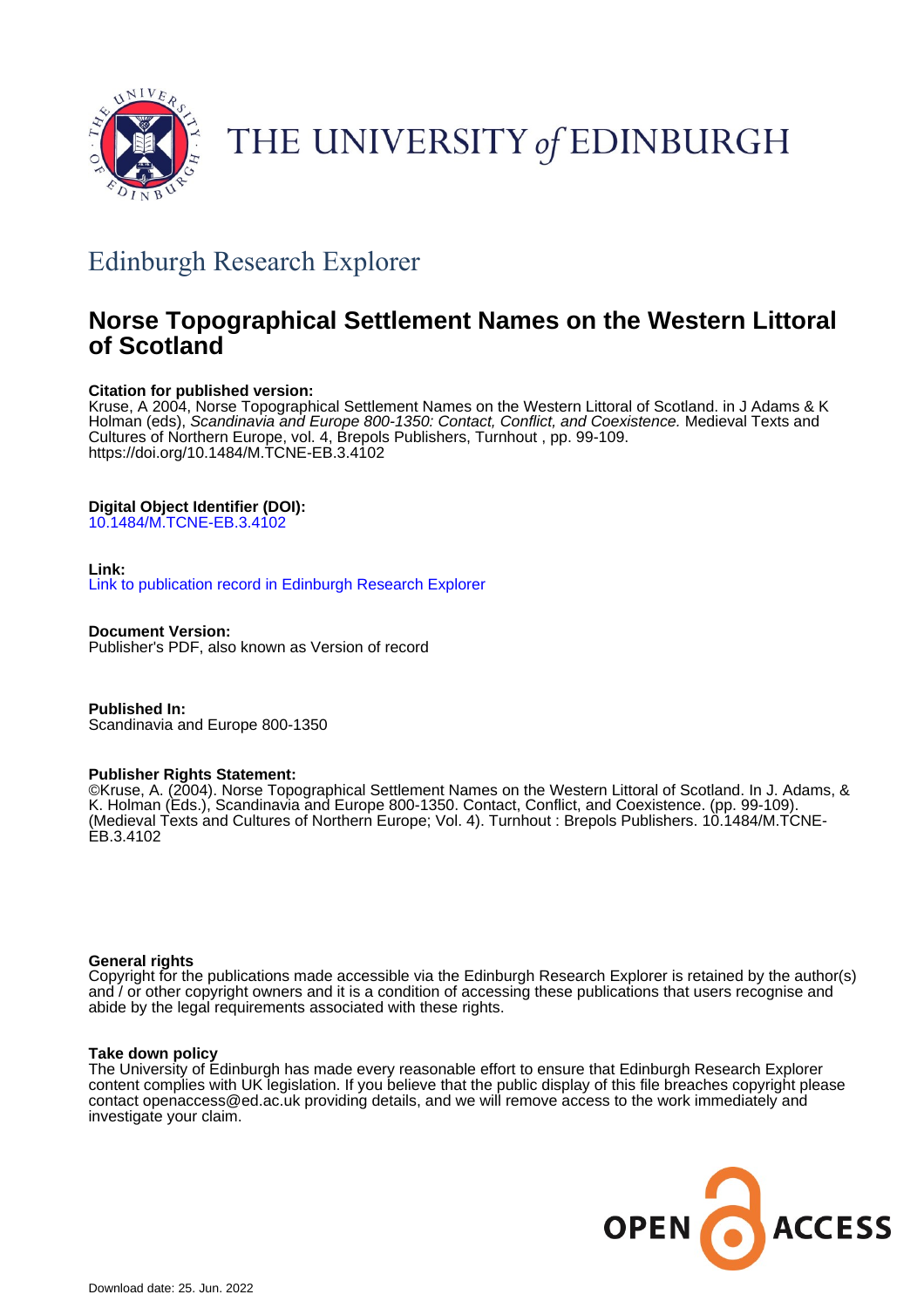### Norse Topographical Settlement Names on the Western Littoral of Scotland

#### ARNE KRUSE

o be an immigrant with an interest in onomastics in Scotland is a sobering experience. While in Norway there is a single Germanic onomasticon (with Sámi and Finnish strata in certain areas), Scotland — with a topography quite To be an immigrant with an interest in onomastics in Scotland is a sobering experience. While in Norway there is a single Germanic onomasticon (with Sámi and Finnish strata in certain areas), Scotland — with a topography q off-putting in all its complexity. Aware of my own linguistic limitations, I will in this article try to steer clear of detailed etymological analyses. Instead my intention here is, as a foreigner dealing with a research tradition that is not his own, to share some thoughts of a more general nature. I intend to discuss some aspects of the most central work in Scottish onomastics, W. F. H. Nicolaisen's *Scottish Place-Names*, 1 and in particular the chapter on Scandinavian names, which is, of course, the most interesting chapter for a Scandinavian reader.

Years after it was first published *Scottish Place-Names* is still referred to, quite justifiably, as *the* authority on the interpretation of individual Scottish names, as well as on onomastic theory. In a book with so many new observations, overviews, and ideas, it is hardly surprising that there are aspects of it which one finds rather unexpected or with which one even disagrees. I would like to discuss the slight surprise I had whilst reading the chapter on Scandinavian names, focusing on an attitude towards settlements bearing topographical names that I find rather unfamiliar.

Here is a central quotation from the chapter on Scandinavian names, where Nicolaisen comments on the distribution map of names containing the generic *dalr*: 2

There is no reason to think that it has ever meant anything but what it still means in Norwegian today, i.e. 'a valley'. [. . .] It must be remembered that *dalr* primarily refers to natural features, although the name of a valley was quite often, at a later date,

 <sup>1</sup> W. F. H. Nicolaisen, *Scottish Place-Names* (London: B. T. Batsford, 1976).

<sup>2</sup> Nicolaisen, *Scottish Place-Names*, pp. 94, 96.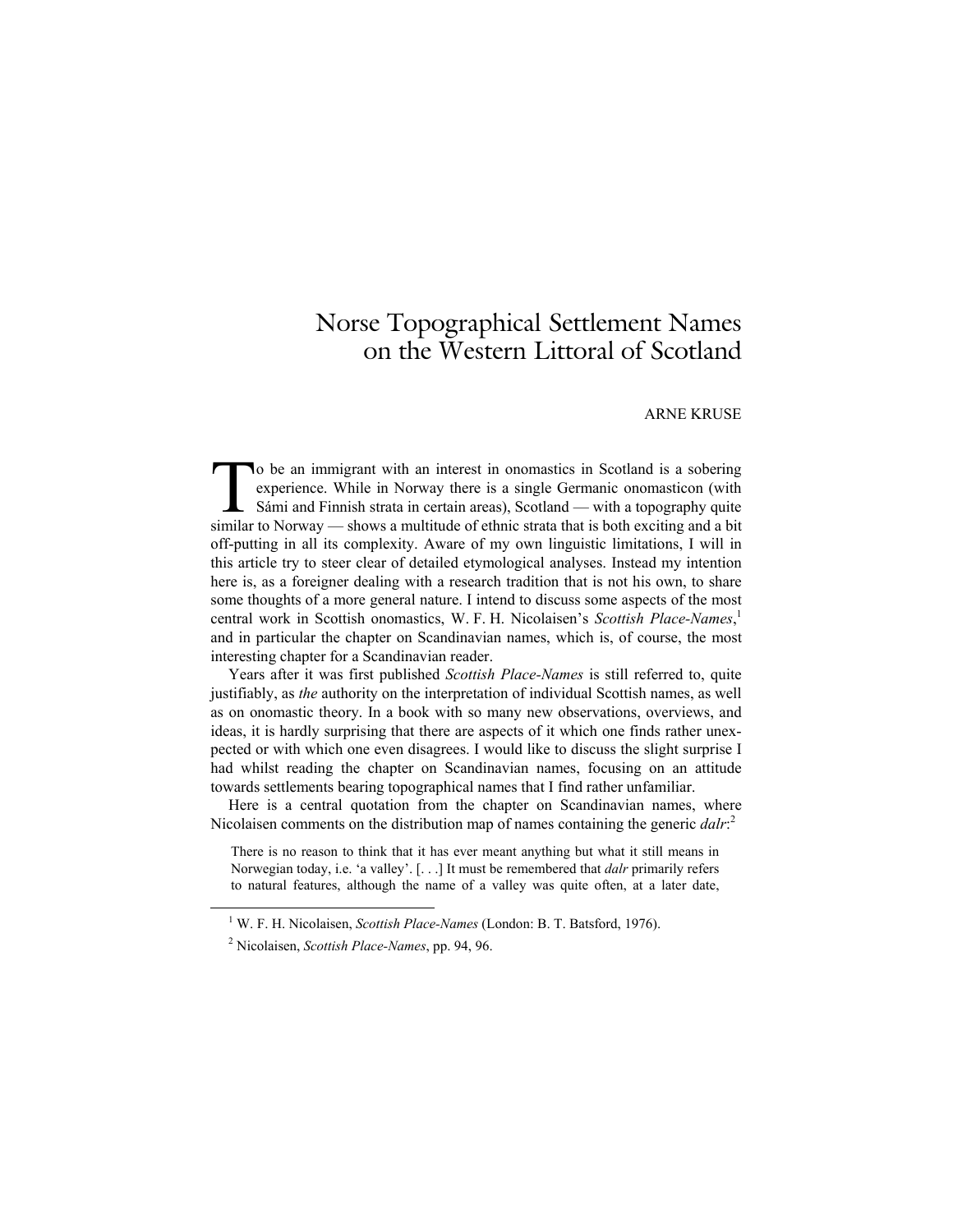transferred to a settlement situated in it. A distribution map of *dalr*-names is therefore not a map of permanent Norse settlement but rather of the sphere of Norse influence. It includes those areas adjacent to permanent settlements in which seasonal exploits such as hunting and fishing and summer grazing were carried out, and probably the odd military raid or friendly visit. In most of those undertakings Norsemen must have been accompanied by Gaelic-speakers as otherwise the names concerned would not have come down to us because of a break in communication. [. . .] the distribution of *dalr* (Map 8) serves as a reminder that 'settlement area' and 'sphere of influence' are not the same and that the Norsemen must have known the western coastal districts of the mainland from Cape Wrath to the Mull of Kintyre extremely well even if they never (or hardly ever) had any permanent farms or other settlements there. It would be risky to read any more out of, or into, these maps.

In the quotation it seems to be taken for granted that the Norse arriving on the west coast littoral would have ignored the arable and cultivated land in the area. This is certainly not obvious, as this was a most valuable resource to an agrarian based people. Let us, however, for the time being, follow the assumption that the Norse were only seasonal visitors to the mainland and that they, in contact with the local population, left behind their own names for the area. The first part of this essay will be a discussion of this hypothesis in the light of onomastic theory.

Traditional onomastics has been dominated by etymology. Aspects such as the relationship between the place-name and the user-group(s) of the name, and the function of the name as a means of communication, have only more recently appeared on the agenda of place-name researchers. However, an early pioneer in the discussion of such aspects was the Norwegian Magnus Olsen.<sup>3</sup> He stressed that we, as individuals, all have a certain inventory of names stored in our memory. Certain people will know certain names within an area, according to the need which the individual has for the names. Olsen divided the place-names of an area into three types, depending on the creator and/or the user of the names. First, there are names connected with the farm; second, names that are used within the village; and third, names used by people travelling through the area. A farmer knows the detailed landscape within his farm and will need to use names in this microsphere to refer to the landscape within the farm when communicating with others living on the farm. Farmers are not likely to know the names of all the locations on a neighbour's farm. However, within the wider neighbourhood, farmers will together be able to refer to locations by names within the village or the local community. These might include local roads, important natural features, shared areas of utilization, such as common grazing in the hills, and other farms within the community. Finally, according to Magnus Olsen, merchants, fishermen, pilgrims, and other kinds of travellers, for example, along a coast, will be unfamiliar with the names of all the farms in a particular region, but they will know names of importance to them along a wider area of

 $\frac{1}{3}$ Magnus Olsen, *Hvad våre stedsnavn lærer oss* (Oslo: Stenersen, 1934).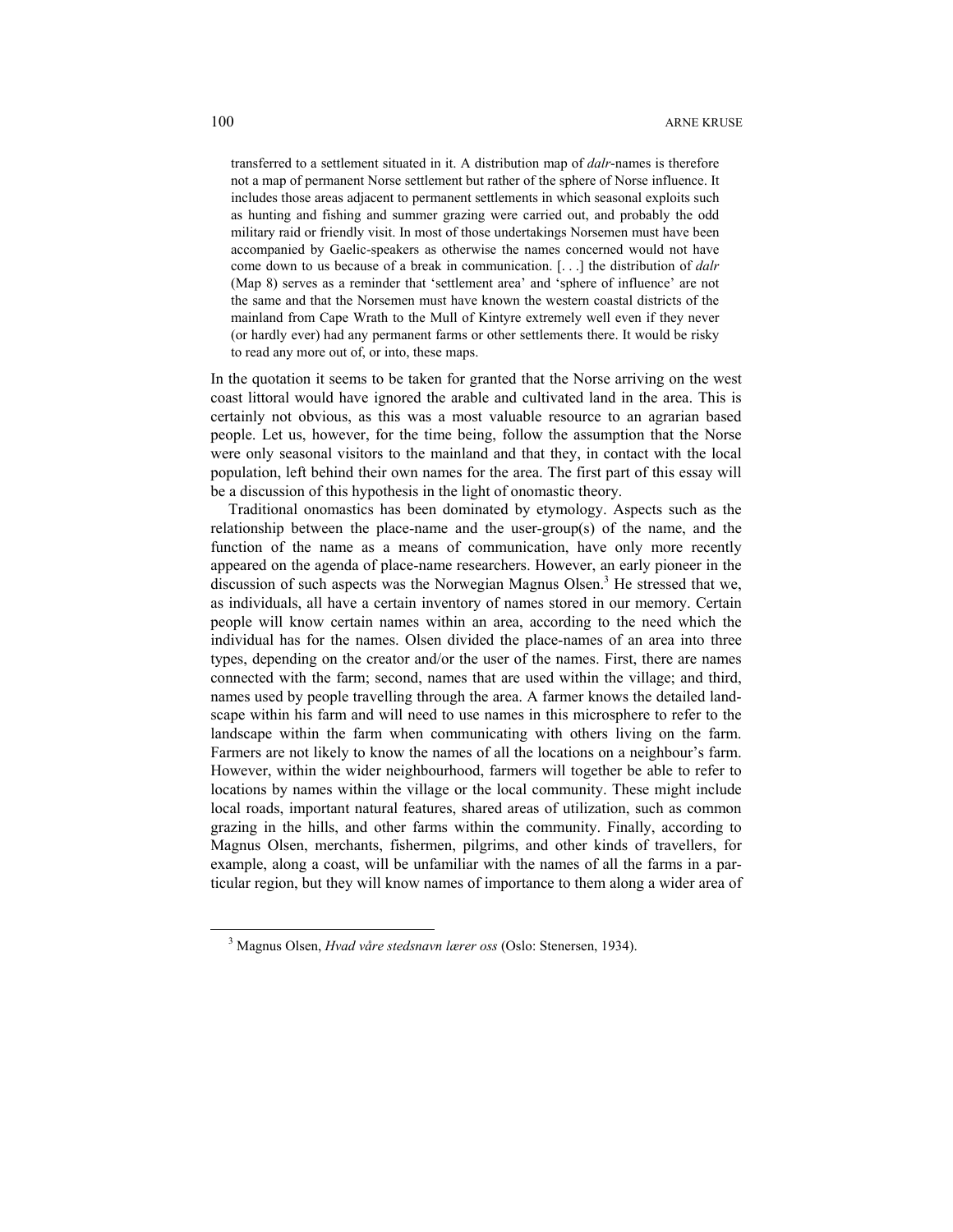travel routes.<sup>4</sup> Names known by people travelling, Olsen says, are names of larger areas and points of orientation, that is, easily recognizable topographical features, such as islands, larger fjords, and headlands.

A weak point in Olsen's theory is that he does not clearly distinguish between the creator of a name and the user of a name, but it seems that he has in mind the actual creators of the various name types. $5$  In a recent article, Ola Stemshaug questions the very existence of names created by travellers.<sup>6</sup> He argues that travelling will often be the *reason* for giving a location a certain name, but the actual creators of the names will be locals. Seafarers may have their own names for locations along a coast, but these names will only exceptionally become widely accepted denotations of the locations. In other words, travellers as a user-group of names may have a different onomasticon than locals, but their name inventory will normally not become generally accepted.

A very clear example which illustrates this is the Swedish names of the rapids along the Dniepr, recorded in *c*. 950 in the writings of the Byzantine Emperor Constantine Porphyrogenitus.<sup>7</sup> These are obviously names coined by Swedes struggling with their boats past the difficult rapids of the river. Importantly, the Swedish names have not survived outside this account. They were frozen in time, being recorded from the onomasticon of a very limited user-group who only had the need for the names as long as their travels took them along the Dniepr. As they were only used by people passing by, the Swedish names had no chance of survival in competition with local names which could be passed on through many generations. There was no reason for the locals to accept new, foreign names from visitors for a topography that they already had names for in their own language. $8$ 

 <sup>4</sup> Olsen, *Hvad våre stedsnavn*, pp. 10–12.

<sup>5</sup> See, for example, Magnus Olsen, *Ættegård og helligdom: Norske stedsnavn sosialt og religionshistorisk belyst*, Instituttet for sammenlignende kulturforskning, Serie A: Forelesninger, 9a (Oslo: Aschehoug, 1926), p. 18. This book has also been published in English as *Farms and Fanes of Ancient Norway: The Place-Names of a Country Discussed in their Bearings on Social and Religious History*, trans. by Th. Gleditsch (Oslo: Aschehoug, 1926; Cambridge, MA: Harvard University Press, 1928).

<sup>6</sup> Ola Stemshaug, 'Vegens namn – kva er det?', in *Ortnamn i språk och samhälle. Hyllningsskrift till Lars Hellberg*, ed. by Svante Strandberg, Nomina Germanica, 22 (Uppsala: Uppsala Universitet, 1997), pp. 253–65.

<sup>7</sup> Constantine Porphyrogenitus, *De Administrando Imperio*, ed. by Gyula Moravcsik and trans. by Romilly J. H. Jenkins, Corpus Fontium Historiae Byzantinae, 1, rev. edn (Washington: Dumbarton Oaks, 1967).

<sup>8</sup> For a discussion on these names, see Knut-Olof Flak, *Dneprforsarnas namn i Kejsar Konstantin VII Porfyrogennetos' 'De administrando imperio'*, Lunds universitets årsskrift, N. F. Avd. 1, Bd. 46, Nr 4, Slaviska institutet vid Lunds universitet, Slaviska och baltiska studier, 1 (Lund: Gleerup, 1951).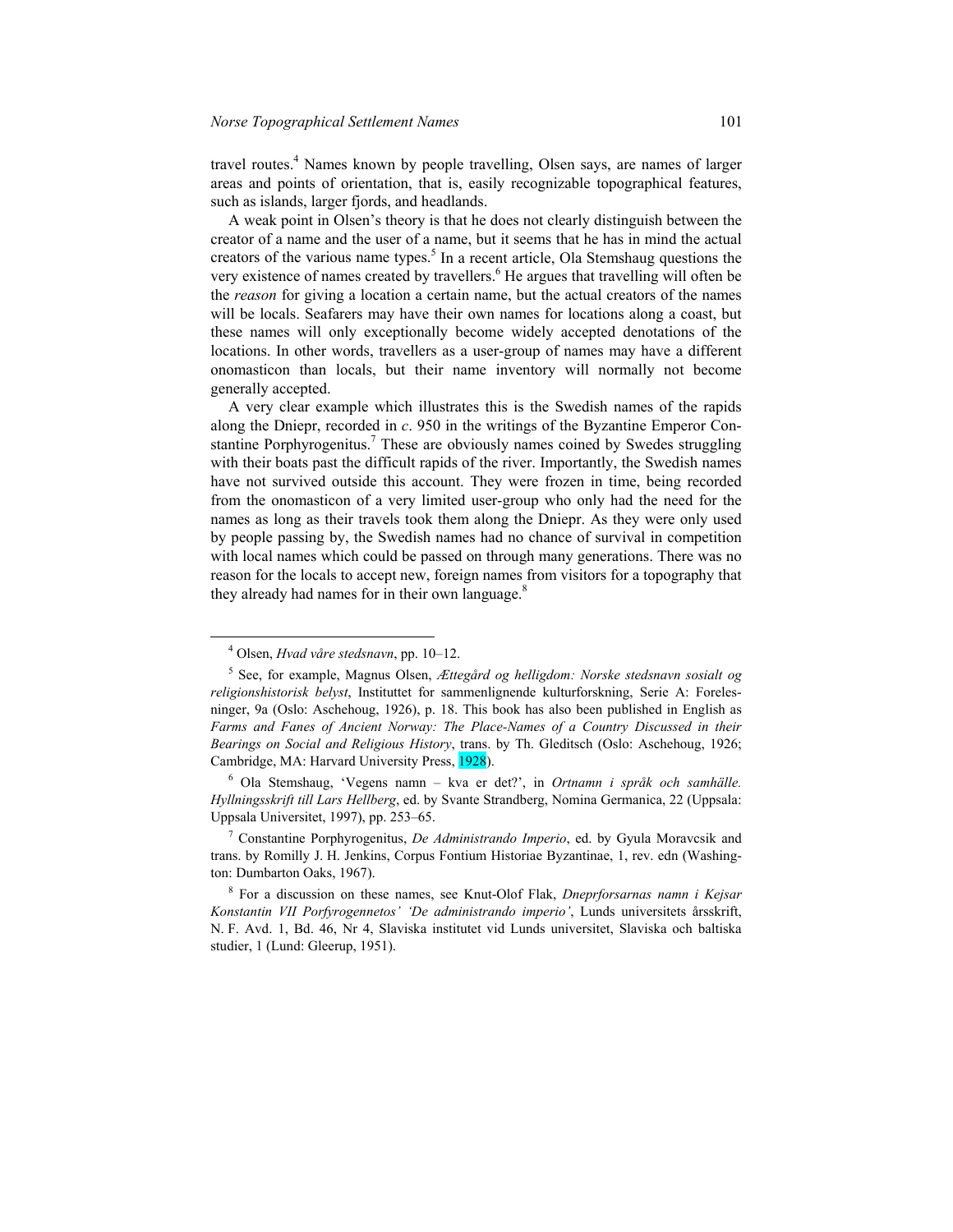There are some names coined by travellers which are now widely used, for example, *Norway* ('the northern way'), *Strait of Magellan*, and *Easter Island*. These are names obviously not coined by locals. However, the latter two are typical examples of the type of names which a dominant, map-making culture has given to the world. The point is that such names normally denote large areas or distinct features along major travel routes, and they are not likely to be frequent. It is highly unlikely that any farm names or names of valleys and bays will be coined by non-residents or by people that are not neighbours of the farms or topographical features.

The names with the generic *dalr* that Nicolaisen refers to denote either modern farms or relatively small valleys — both categories of names which typically belong to the nomenclature of the local community. This is the group of people who have the greatest need for such names as a means of reference, and this is the group of people who will have preserved the names through time, preventing them from falling into oblivion.

It is time to mention that Nicolaisen's own view has mellowed somewhat over the years.<sup>9</sup> However, in a comparatively recent article on the place-names of Arran, Nicolaisen reintroduces old thoughts.<sup>10</sup> He sees Arran as part of the Norse 'sphere of influence', along with the mainland littoral. About the Norse place-names on the island, he has this to say:

[It is] not the nomenclature of a settled people but of occasional, albeit fairly regular but not always welcome, visitors. It is a nomenclature that experiences the island from the sea, not only visually but also while exploring and utilising it. It is a sailor's toponymic vocabulary and that of the fisherman and the hunter and the herdsman involved in transhumance. $11$ 

And in characteristic style he gives the underlying semantics of the names:

[...] they are the names of seasonal intruders depleting the rivers and grazing their heifers and their yearlings on shielings on the best grassland easily accessible from the shore. These names are more like onomastic graffiti: 'Skorri was here' proclaims *Scorradel*, 'Skapto rules O.K.' announces *Skaftigill*. 12

This seems insupportable to me. Although it is more than likely that if the Norse were non-residents in the area, they would have had their own names for the

See, for example, W. F. H. Nicolaisen, 'Place-Name Maps – How Reliable Are They?', in *Studia Onomastica: Festskrift till Thorsten Andersson*, ed. by Lena Peterson and S. Strandberg (Stockholm: Almqvist & Wiksell, 1989), pp. 262–68 (p. 265), where he hints that the absence of primary settlement names may even reflect 'less permanence of occupation, or at least a very different attitude towards the land'.

<sup>10</sup> W. F. H. Nicolaisen, 'Arran Place-Names. A Fresh Look', *Northern Studies*, 28 (1992), 1–13.

<sup>&</sup>lt;sup>11</sup> Nicolaisen, 'Arran Place-Names', p. 8.

<sup>12</sup> Nicolaisen, 'Arran Place-Names', pp. 8–9.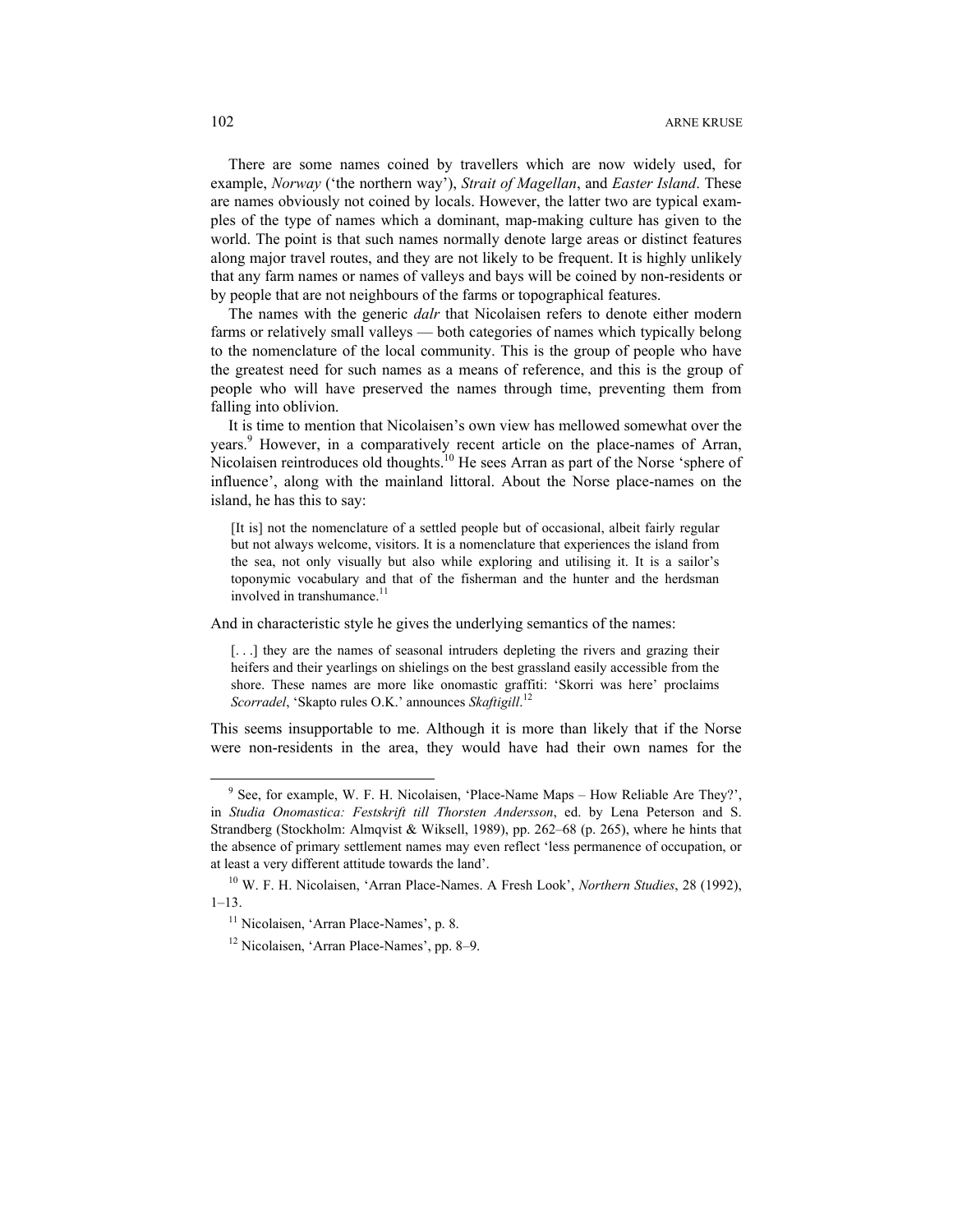landscape they utilized as fishermen, hunters, and herders, it is unlikely that such names would enter the onomasticon of the locals resident in the area. I have researched such an in-group's onomasticon, viz. how fishermen in Norway use their own names on land-kennings, that is, mountains or other topographical features by which they need to navigate.<sup>13</sup> I found that names used by fishermen whilst fishing typically never leave the narrow context within which they exist. They only exist as long as there is a professional need for them and they hardly ever influence the names that people living next to the mountains have for the mountains. Consequently, they will, as a rule, never appear on a map.

While this is the case within a stable monolingual and monoethnic society like the west coast of Norway, the additional problem of an ethnic and linguistic barrier would have had to be crossed in Scotland. How and why would Norse names have won general acceptance within a Gaelic-speaking community to the degree that they were passed on to future Gaelic-speaking generations? In the first quotation, Nicolaisen suggests a solution to this problem by saying that the Norse would have had local Gaels who came with them on their expeditions to the mainland coast and that these Gaels picked up the Norse names and passed them on to future Gaelic generations. However, in a situation like this, the opposite to the suggested scenario is more likely to have happened. We know from history that in similar situations, where newcomers have made use of natives as scouts and interpreters, the normal way of communicating place-names is that the locals pass on their own native names to the newcomers. The maps of Africa, America, and Australia are scattered with names that have been handed down to us from locals informing Europeans of the onomasticon of the area. All in all, it is difficult to see why and how the local, resident Scots, inspired by those of their own who were in Norse service, would have suppressed central names in their name inventory in place of names coined in a totally different language to their own.

The word order and the specifics in the compound names show that there is no question of any borrowing of Norse appellatives into Gaelic at the time. The names in question are clearly coined by speakers of Norse. Therefore, could it be that the resident Scots actually adopted the language of the Norse visitors? Even if this were the case, it still would not be the answer to the very high frequency of Norse names on the west coast littoral. Place-names usually survive a language shift, because names, contrary to words, need not carry meaning. As long as there is population continuity within a given area, the fundamental onomasticon of the population is likely to survive, even if the population happens to switch language. For example, the names of major settlements and large natural features are still Gaelic in areas of Scotland where the Gaelic language itself has succumbed to English. Therefore, a language shift in itself cannot explain why so many important place-names on the Scottish west coast are of Norse origin.

 <sup>13</sup> Arne Kruse, 'Sjønamn på médfjella', *Namn og Nemne*, 15 (1998), 21–31.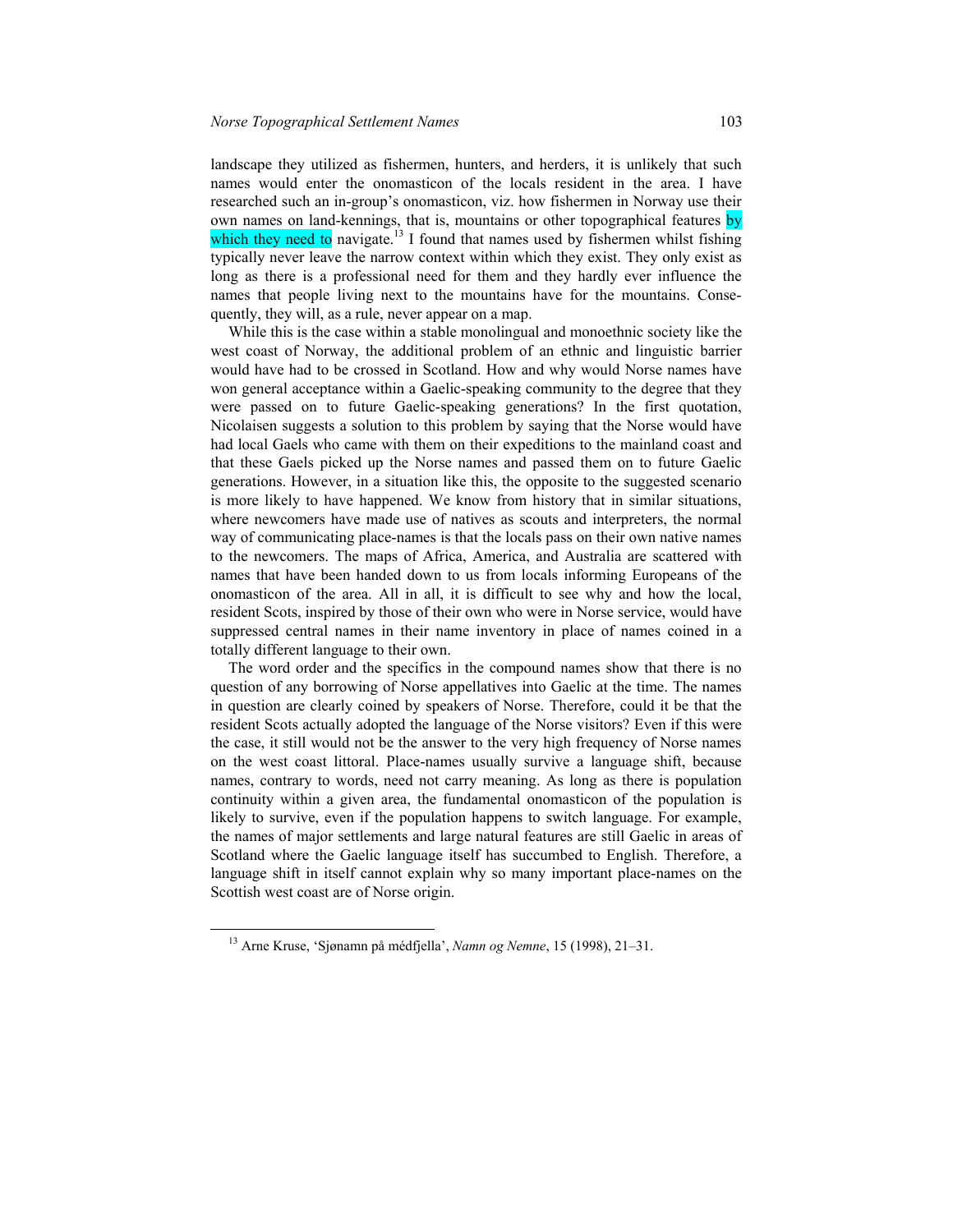The most reasonable explanation for the many Norse names in this area is an ethnic shift; an ethnic (and with it a linguistic) discontinuity which would have seen the Norse taking over substantial parts of the mainland west coast in the form of settlements. Only an ethnically Norse community explains the pattern and frequency of the Norse names that have survived to the present. Furthermore, both the distribution and the sheer number of names of Norse origin indicate a continuum of settlements where Norse was once spoken along the western littoral.

If the Norse were able to leave names for locations they explored and used as visitors, we would expect to have found Norse names spread over a much wider area than we actually do. It is surely not out of the question that the Norse would have explored and also have made certain use of the more inland areas of Scotland, at least as far in as the sea lochs penetrate the Highlands. However, Norse names are not found very far inland. There are many Norse names along the outer coast of the mainland but hardly any single, isolated names at any significant distance from other Norse names. Either an area has several Norse names or none at all. Such a distribution pattern indicates a Norse continuum along significant parts of the mainland coast. Here a fairly unbroken chain of Norse settlers would have meant that most farmers had Norse neighbours not very far away in both directions along the coast.

To illustrate what a Norse speech continuum might have looked like, we can briefly focus on two areas on the west coast, one up towards the north and one in the south. Ian Fraser has analysed the names along the coast of Wester Ross, from Loch Broom to Loch Carron.<sup>14</sup> He lists forty Norse names (including one single habitative name, *Ullapool*) from this section of the coastline and twelve Gaelic names, most of which he regards as post-medieval.<sup>15</sup> Implicitly, Fraser clearly regards the names as denotations of settlements.

On the east coast of Kintyre (see figs 1 and 3 in the article by Jennings in this volume), from Tarbert to Campbeltown, we see the same pattern again. The modern settlement names are mostly of Norse origin (again with one habitative name, *Smerby*, probably from *\*Smjörbýr*) and at least some of the relatively few purely Gaelic names are of a secondary type, for example, *Dippen* 'dark half-penny-land' and names with *achadh* 'field'. It is very difficult to see such stretches of Norse names as anything but products of Norse speaking neighbourhoods.

Nicolaisen's hypothesis that it was Norse visitors and not settlers who left their onomastic imprint on the coast of the mainland is closely linked to the idea that the Norse topographical names are not settlement names — so closely linked that the argument sometimes feels circular. Nicolaisen starts his discussion on the distribution of *dalr*-names by stating, 'There is no reason to think that it [i.e. *dalr*] has ever

 <sup>14</sup> Ian A. Fraser, 'Norse Settlement on the North-West Seaboard', in *Scandinavian Settlement in Northern Britain*, ed. by Barbara E. Crawford (London: Leicester University Press, 1995), pp. 92–105 (p. 98, fig. 21).

<sup>15</sup> Fraser, 'Norse Settlement', p. 97.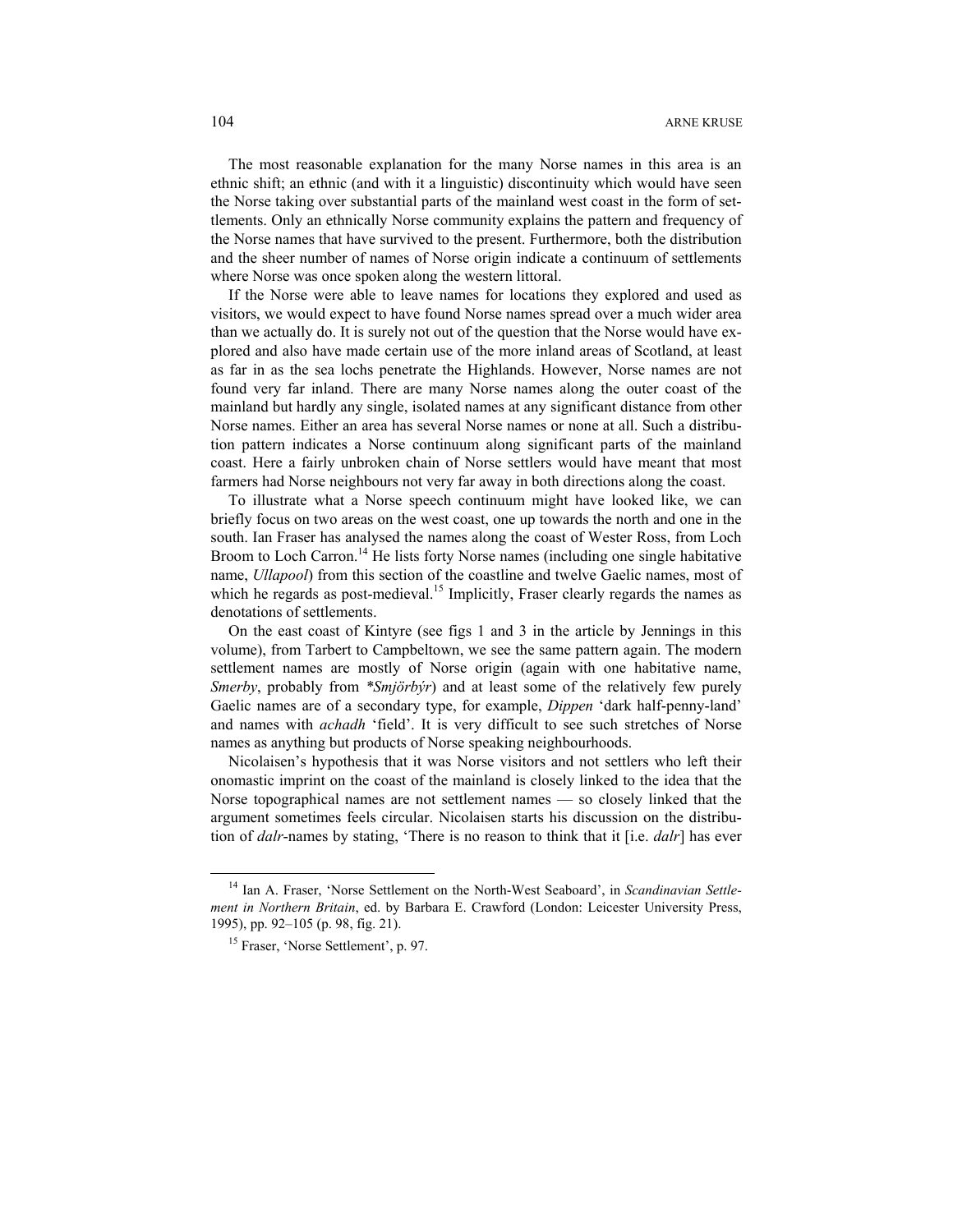meant anything but what it still means in Norwegian today, i.e. "a valley".'16 He argues that in spite of the fact that many such names now denote farms, they would initially have denoted a topographical feature and only become attached to a settlement at a later stage. A name like *Crossaig* in Kintyre would then have been used by Norse visitors to designate the bay itself, and likewise *Carradale* and *Torrisdale* to denote the respective glens; only at a later stage were the names used to denote the settlements in the said locations.

One must admit that it is true that *dal* in modern Norwegian means nothing but 'valley'. However, one is discussing *names*, not appellatives, and the semantics of the name *Dal* in modern Norwegian is not so clear-cut. In Norway today, simplex primary topographical names without the definite article like *Dal*, *Nes*, and *Vik* designate settlements. Many of these simplex topographical farm names are likely to have come about during the transition to permanent settlement, around the time of the birth of Christ.17 The earliest farms were 'super-farms' which actually occupied whole valleys or whole headlands. One can easily understand why neighbours within an area could best refer to these early settlements by indicating their location, and that with names like *Dal* and *Nes* the descriptive appellative side to the name and the address location of the settlement were semantically inseparable. In modern usage, such names are clearly dominated by the settlement itself and not so much by the topographical location of the settlement. From my own area in Nordmøre, Norway, 'nedi Dala' first and foremost designate the houses and/or the people living there. I believe this is a very early development. If there is a settlement within the area of, for example, a valley or bay, a topographical name — if it still makes sense to the users — will have dual *designata*; it will refer both to the topographical feature and the settlement itself, and the latter will probably be the most important.<sup>18</sup>

Nicolaisen has coined the term *instant names* for 'ready-made' names that the colonists brought with them, like *Breiðvík* and *Sandvík*. We could also claim that the Norse brought with them a set of *instant name connotations*, where, among other things, certain types of names carried more prestige than others. The most prestigious of all would certainly be the topographical names for settlements. As a rule, even today in Norway, the early type of topographical names designate the largest farms, positioned on the best and most central land within an area. It is likely that the Norse settlers in the Viking Age would have chosen to use such prestigious names for the very first names of new settlements.

 <sup>16</sup> Nicolaisen, *Scottish Place-Names*, p. 94.

<sup>17</sup> See, for example, Ola Stemshaug, *Namn i Noreg: Ei innføring i norsk stadnamngransking*, 2nd edn (Oslo: Det Norske Samlaget, 1976), p. 91.

<sup>&</sup>lt;sup>18</sup> Nicolaisen himself has later opened up for the possibility of a similar interpretation. In 'The Semantics of Place-Names and Elements', in *Merking staðfræðilegra samnafna í örnefnum*, NORNA-Rapporter, 28 (Uppsala: Swedish Science Press, 1985), pp. 60–69 (p. 68), he says about such farm names as *Sandeið*: 'The farm names in question could have been created by association on the appellative level without a pre-existing identical name of a natural feature.'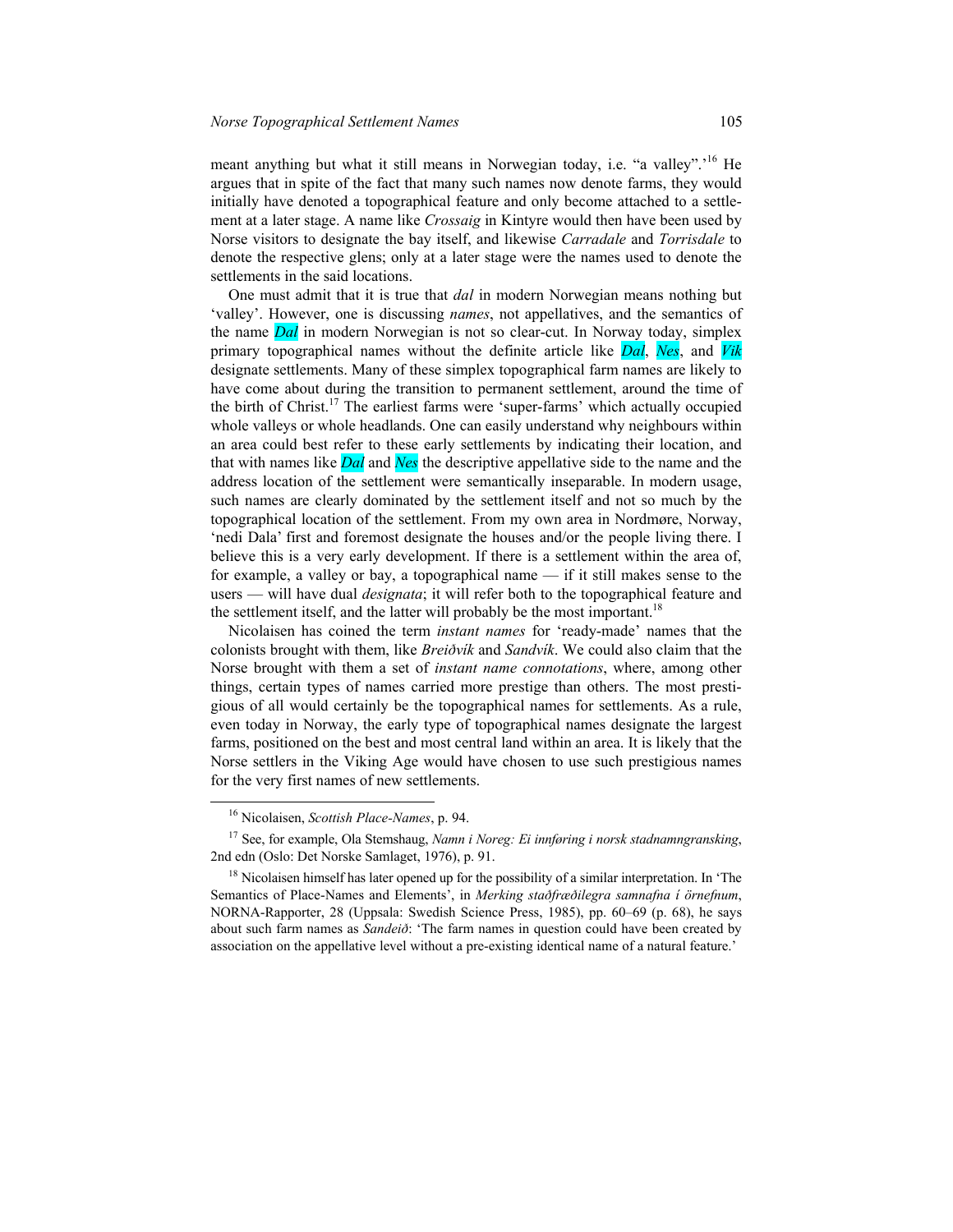The importance of social ranking in place-names is seen when nineteenth-century Norwegian immigrants to America were told to choose a family name — patronymics were still the norm in Norway at that time. Very many chose to use a placename as their family name, but rather than the name of the poor cottar's farm they had left behind, many of them chose the name of the main farm on which their cottar's farm was situated or simply the biggest farm in the area they had left. As a result, there are a disproportionate number of family names such as Lee (from Li) and Dahl (from Dal) among Norwegian-Americans today.

The increased frequency of compound topographical names used during the Viking period could be explained by the need for specifics to single out *designata* in more densely populated areas than were previously known. Also, the development of the ship and the resulting migration had vastly increased the geographical radius in which individuals needed names as address tags. In order to distinguish between the farms situated in the many valleys of Iceland, they were mostly given compound names. Even Ingólfr, the first Norse settler in Iceland, established himself at *Reykjavík* ('The Smoky Bay'), and when Erik the Red (Eiríkr hinn Rauði) founded his farm in Greenland, the simplex *\*Hlíð* ('Slope') was not found to be precise enough and a specific was added, giving *Brattahlíð* ('Steep Slope').

Between the first establishment of farms in Scandinavia and the Viking exodus, society organized around the extended family unit disintegrated. There was a gradual move towards a social organization where the individual played a more important role. We can observe this in the names of the many farms established during the Viking Age, when the person who cleared the land or took up residence on the farm starts to be remembered in the name of the farm. We see it in habitative names all over *Terra Scandinavica*, for example, *Grimshader* and *Swanibost*; and we can probably see the same process taking place in the many farms that carry a personal name compounded with a topographical generic, for example, *Torrisdale* and *Skorridale*.

By the Viking Age, there were certainly some very fashionable generics used for new settlements, for example, *staðir*, *setr*, and *bólstaðr*. However, we can observe that new settlements established during this period — in Scandinavia as well as in its colonies — were certainly also given topographical names. In Finnur Jónsson's register of over 7100 Icelandic farm names, around half are topographical names.<sup>19</sup> Furthermore, and perhaps of more relevance to the initial settlement, the nine most used generics indicating topography are found in approximately 35% of all the farmnames of *Landnámabók*, while the eleven most used habitative generics make up approximately  $33\%$ <sup>20</sup>

 <sup>19</sup> Finnur Jónsson, 'Bæjanöfn á Íslandi', in *Safn til sögu Íslands og íslenzkra bókmenta að fornu og nýju*, I, IV (Reykjavik and Copenhagen: Hið íslenzka bókmentafélag, 1856, 1907–15), IV (1991), 412–584, 917–37.

<sup>20</sup> Oskar Bandle, 'Die Ortsnamen der *Landnámabók*', in *Sjötíu ritgerðir helgaðar Jakobi Benediktssyni 20. júlí 1977*, ed. by Einar G. Pétursson and Jónas Kristjánsson (Reykjavik: Stofnun Árna Magnússon, 1977), pp. 47–68.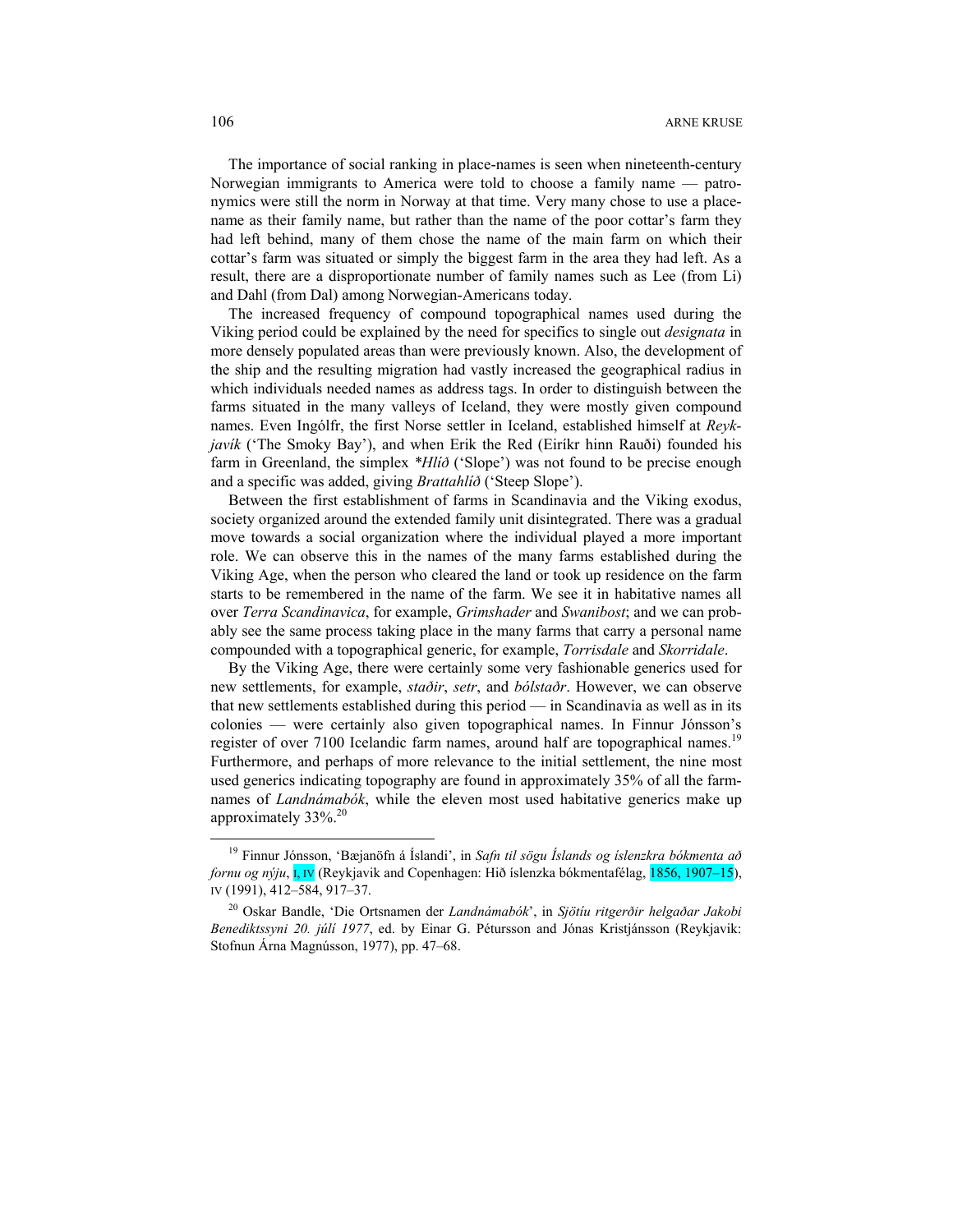#### *Norse Topographical Settlement Names* 107

On the Faroe Islands, of the *bygdir* 'small villages' and *býlingar* 'farms' which are recorded by the end of the sixteenth century, 68% of the *bygd*-names and 53% of the *býlingur*-names have topographical generics, while the figures for habitative generics in *bygd*-names and for *býlingur*-names are 15% and 26% respectively.<sup>21</sup>

In the name material from the Faroes there is a striking absence of the habitative elements *staðir* and *setr/sætr*, which distinguishes the nomenclature of these islands from that of Shetland and Iceland. Lindsay MacGregor has made a convincing analysis of the similarities and differences between the Faroes and Shetland.<sup>22</sup> She points to the many primary farms on Shetland with topographical names and the relative secondary nature of the farms with habitative generics, and she attributes the lack of habitative generics on the Faroes to the settlement pattern on the islands. The habitative naming elements are not present because the type of settlement that they indicate is not found:

In Shetland, *staðir*-names were applied to secondary but favourable sites, separate from primary farms; *bólstaðr*-names were given to large farms established on existing cultivated fields or to divisions of existing farms; and *sætr*-names were given to marginal settlements on hill-grazing land. All these types of settlements are absent from Faroe, precluded by the constraints of the landscape.<sup>23</sup>

Parts of what MacGregor says about the Faroes are applicable to the west coast of mainland Scotland, although the explanation for the lack of habitative elements is likely to be different. What is relevant is the strong argument for the primary character of farms carrying topographical names and the importance of considering the particular topography and settlement type in connection with place-name chronology.

MacGregor claims that when you take into consideration topographical and land assessment evidence, primary farms are easily distinguished from secondary farms, and that this is also reflected in the generics of secondary inland farms with topographical names.<sup>24</sup> The primary sites are named after the most prominent, mostly coastal, topographical features in the locality, such as *eið* 'isthmus', *strönd* 'strand'/ 'shore', *vágr* 'bay'/'creek', and *dalr* 'valley'. In both Shetland and the Faroes, the majority of sites with topographical names of a more secondary character relate to inland features, such as *á* 'river', *haugr* 'mound', *hamarr* 'crag'/'precipice', *brekka* 'slope', and *fjall* 'mountain'.

The Norse topographical generics used on the Scottish west coast are much more one-dimensional than those found in Shetland and the Faroes. They are basically

 <sup>21</sup> Arne Thorsteinsson, 'Færøske bebyggelsesnavne med –bø', in *Den ellevte nordiske navneforskerkongressen, Sundvollen 19.-23. juni 1994*, ed. by Kristoffer Kruken, NORNA-Rapporter, 60 (Uppsala: Swedish Science Press, 1996), pp. 183–96.

 $^{22}$  Lindsay J. MacGregor, 'Norse Naming Elements in Shetland and Faroe: A Comparative Study', *Northern Studies*, 23 (1986), 84–101.

<sup>23</sup> MacGregor, 'Norse Naming Elements', p. 99.

<sup>24</sup> MacGregor, 'Norse Naming Elements', p. 87.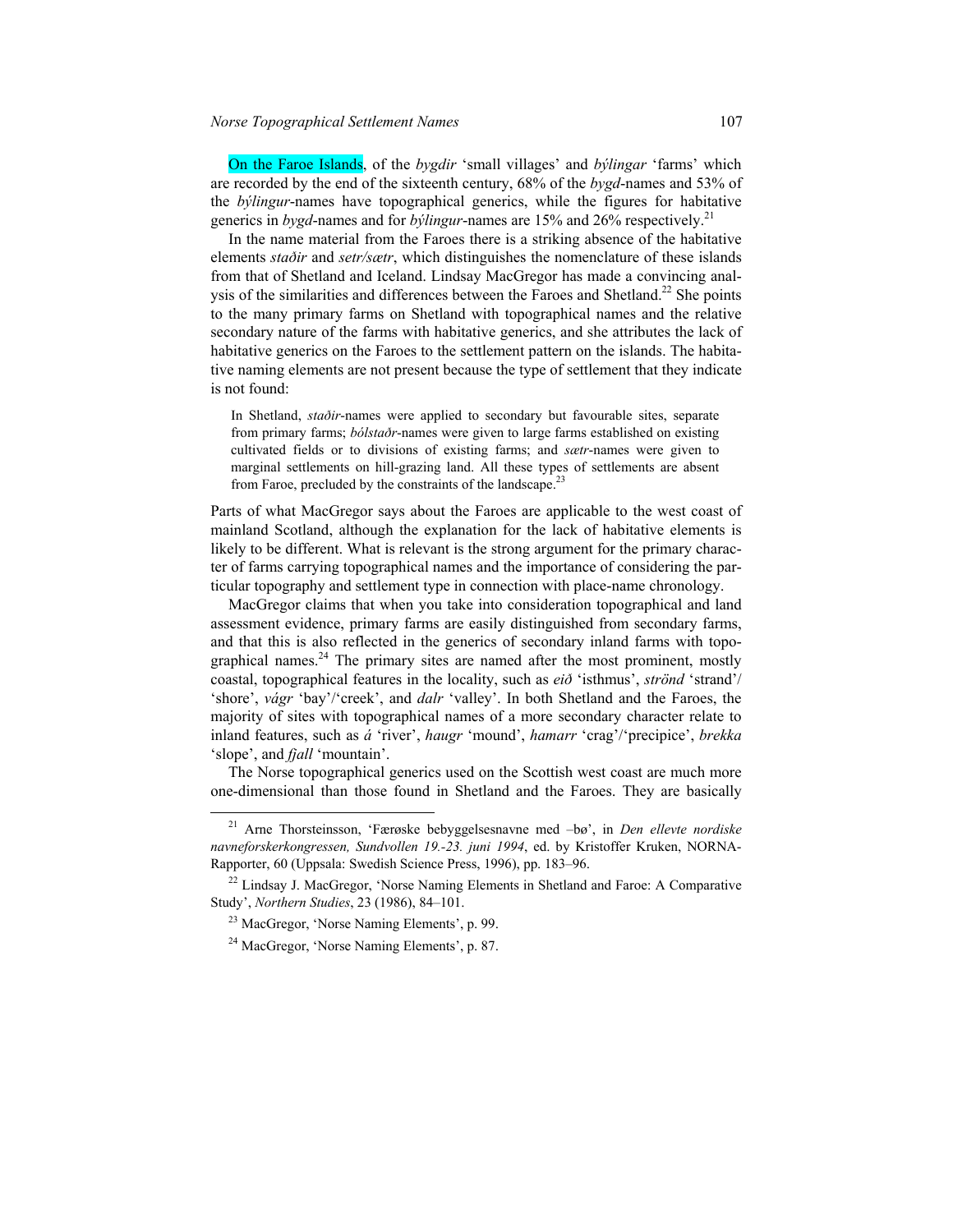*dalr* 'valley' and *vik* 'inlet'/'small bay', while the topographical generics of a more secondary character are, to a great extent, absent. This, along with the absence of habitative place-names, surely points to a scenario whereby a Norse population established itself along the coast. They used prominent topographical features to name their primary settlement sites, and when the time came for further expansion and division of farms, this did not happen within the medium of the Norse language.

There seems to be a growing agreement among scholars that nature-names have been used in the Scandinavian colonies to designate settlements and, more particularly, very early settlements. This is more or less explicitly expressed in works by scholars such as Ian Fraser and, not least, Barbara E. Crawford who has expressed strong reservations towards the elimination of topographical names from any settlement chronology.25 Still, Nicolaisen's main idea has not been directly contradicted, neither by himself nor by others, and his interpretation of the distribution of the Norse settlement is still often referred to.

Hugh Marwick, the first scholar to establish a chronology of Norse settlement names in Orkney, did indeed recognize the importance of settlements with topographical names, which, he says, 'have undoubtedly to be classed among the very earliest settlements'.<sup>26</sup> Marwick, and later Nicolaisen, still chose to leave out such names from their chronologies, as the age of topographical names is difficult to establish. Not much has been done to correct this obvious error in the chronological schemes. It would, for example, be possible to examine the correlation between name-types and primary farms, using archaeological, geographical, and fiscal methods, as shown by MacGregor and Fraser.<sup>27</sup> Also, a closer study of the fringes of Norse settlement in Scotland may reveal information about chronology, and it is in this context that the west coast of the mainland is interesting.

This essay is written with the conviction that the discrepancy between habitative names and topographical names, which Nicolaisen observed, is significant, and that it might even say something important about the sequence of events during the Norse period. The usual explanation of the discrepancy, however, is not acceptable, mainly because it would assume that the Norse on the west coast of Scotland established naming patterns that were significantly different to those they used elsewhere.

What the disparity may rather indicate is an intense but short-lived Norse period on the mainland. In such a scenario the newcomers established a Norse-speaking continuum of settlements where they made use of the most prestigious naming

 <sup>25</sup> Fraser, 'Norse Settlement'; Barbara E. Crawford, *Scandinavian Scotland*, Scotland in the Early Middle Ages, 2 (Leicester: Leicester University Press, 1987), p. 111; Author, 'title', in *Scandinavian Settlement in Northern Britain*, ed. by Crawford, pp. 10–13.

<sup>26</sup> Hugh Marwick, *Orkney Farm-Names* (Kirkwall: Mackintosh, 1952), p. 248.

<sup>27</sup> MacGregor, 'Norse Naming Elements'; Ian A. Fraser, 'What Is a *vík*? An Investigation into an Old Norse Coastal Typonym', in *Peoples and Settlement in North-West Ross*, ed. by J. R. Baldwin (Edinburgh: The Scottish Society for Northern Studies, 1994), pp. 69–78.